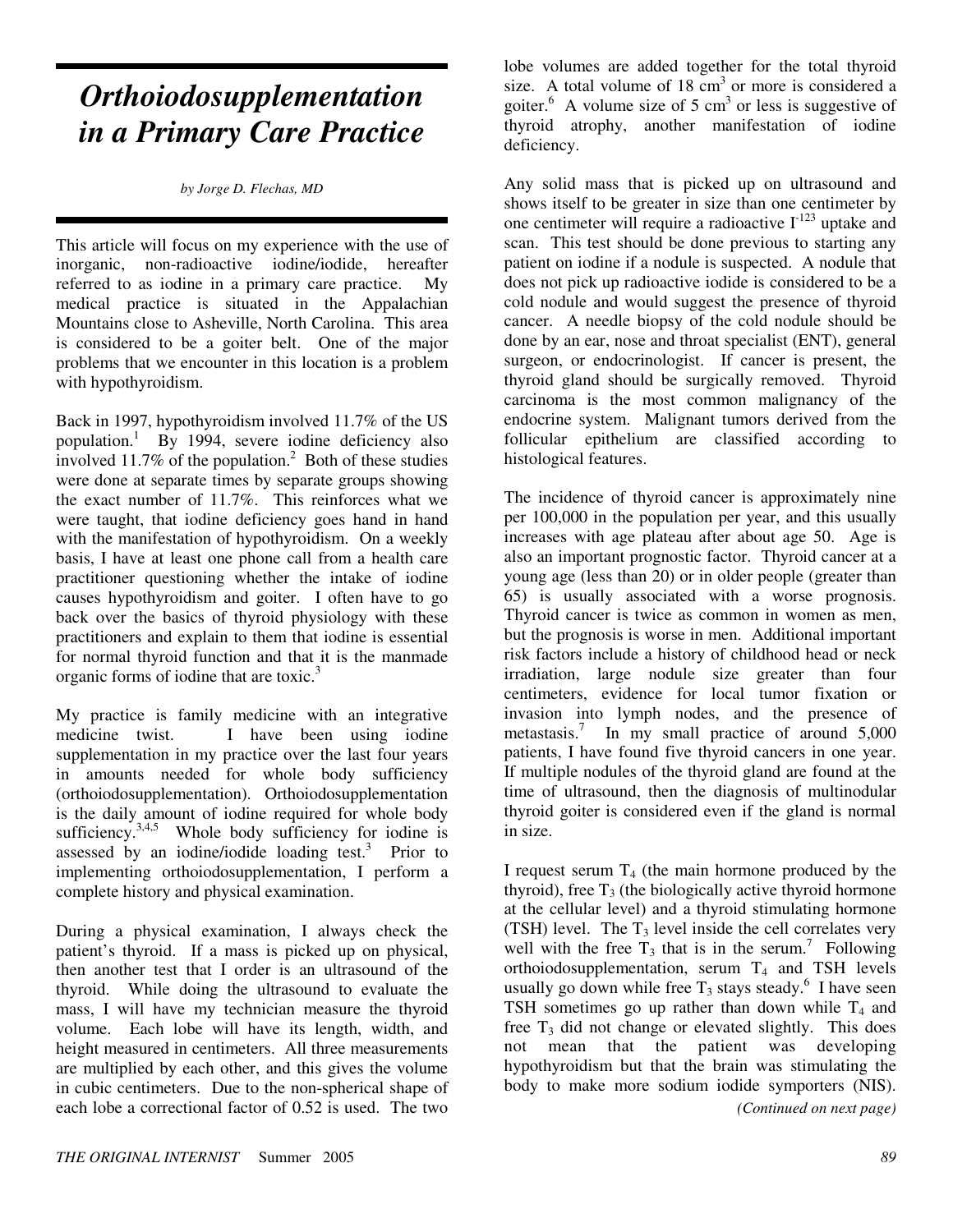The NIS are channels in the cell membrane that transport atoms into a cell as compared to calcium, sodium, or chloride channels where the channel only allows one atom to go through. The NIS transports sodium iodide into cells and has been found in all cell lines tested so far. Thyroid stimulating hormone, prolactin, and oxytocin have been found to stimulate the making of NIS.<sup>8</sup> While taking iodide, one may see an elevated TSH, but we have to recognize that this is not a bad thing. TSH has many actions outside the thyroid that have been discovered.<sup>7</sup> While taking iodine, the vast majority of patients lose fat and gain muscle weight.<sup>4,5</sup> Very rarely does weight gain occur. Often a check of the patient's  $T_4$ , free  $T_3$ , and TSH shows the  $T_4$  to go down, free  $T_3$  going down, and TSH going up. Iodide is an essential nutrient that is absorbed by all cell lines. Its highest concentration is seen in the thyroid.

The nutritional status of the patient will determine the response to orthoiodosupplementation.<sup>3</sup> It is crucial that the thyroid gland has plenty of antioxidants, as well as other nutrients, in its cells. We have found that giving a multivitamin for women with PMS (Optivite®) improves the response to orthoiodosupplementation. One of my patients is a classic example of the above scenario. She is a CNA and is 5'1". At the time she started taking iodine, she experienced an increase in appetite. Within a short period of time (6-8 weeks), she gained about 15 pounds. She then was started on this supplementation. Within six weeks the patient's appetite decreased, and she lost 15 pounds.

Breast tissue has an affinity for iodine.<sup>4,9,10,11,12,13,14</sup> Iodine deficiency causes fibrocystic breast disease (FBD) with nodules, cyst enlargement, pain, and scar tissue.<sup>13,14</sup> FBD can be characterized by a lumpy. FBD can be characterized by a lumpy, painful breast, generally in women of reproductive age. Initially, this syndrome occurs in the premenstrual phase of a cycle or involves the whole cycle. These symptoms can also occur in menopausal women on estrogen therapy. In 1928, an autopsy series reported a 3% incidence of FBD, whereas in 1973, an autopsy report quoted an 89% incidence.<sup>7</sup> A review by the American Academy of Pathology gives a minimum incidence for FBD of 50% but suggests that 80% of North American women are afflicted with the syndrome during their reproductive lifetime.<sup>15</sup>

Ghent, *et al*, in 1993, presented data showing that iodine works great to reduce  $FBD$ .<sup>14</sup> He was able to develop a protocol and a scoring system that helps doctors assess how severe a woman's FBD is. I would recommend that this scoring system be utilized by physicians in their own medical practice. A precise method of recording

the patient's data will help both physicians and patients see the improvement that occurs following orthoiodosupplementation. This simple method numbers the quadrants of each breast one to four. The pathological changes that can occur in FBD are noted as micronodularity, tenderness, fibrous tissue plaques, macrocysts, and turgidity. The presence or the absence of changes is recorded. For example, if the micronodularity of macrocysts disease was present in the upper half of the breasts, the numerical score would be one for micronodularity and two for the two breast quadrants scoring a total of three. If all five changes occurred in all quadrants in one breast, the score would be 4 (all four breast quadrants) x5 (all five changes) equals 20 and for both breasts would be 40.

Patients are also encouraged to evaluate their own symptomology as expressed by a score of zero equals symptoms worse, one equals symptoms unchanged, two equals less pain only premenstrual discomfort, three equals no pain unable to predict menstruation. The subjective scoring system was employed and graded as follows. Zero equals no palpable abnormalities normal, one equals is score of less than 7.2 and a score greater than 7 but less than the pretreatment score and three equals a score greater than the pretreatment score (See Table 1).

Over the last four years in my practice, I have worked with some 200 women who have FDB. On average, patients come to my office with a mean Ghent score of 15.7 and an average age of 41.4 years. On 12.5 mg of iodine, the score after six months will drop from a mean score of 15 down to about 12.8. On 25 mg, the score will drop down to a mean score of 10.2. On 37.5 mg the score was 8.6. When we prescribe 50 mg of Iodoral<sup>®</sup> (4 tablets) for 3-6 months, the average patient will have a score of 7.6 with a p-value less than 0.001 compared to baseline scores. After a full year at 50 mg iodine per day (4 tablets of Iodoral® ), the patients' mean score dropped to 3.8. We saw many patients with a score of zero, meaning no evidence of FBD. We often see patients' breast pain disappear in 1-30 days at a dose of 50 mg. At lower doses, the pain persisted for a much longer time. The other findings of micronodularity, tenderness, fibrous tissue plaques, macrocysts, and turgidity will take almost a full year to completely go away. Ghent felt that a score of seven or below was normal. We did not see any of the patients reach the score of zero, meaning the absence of all of the pathological symptoms and physical findings of fibrocystic breast disease while taking 12.5- 37.5 mg/day.

*(Continued on next page)*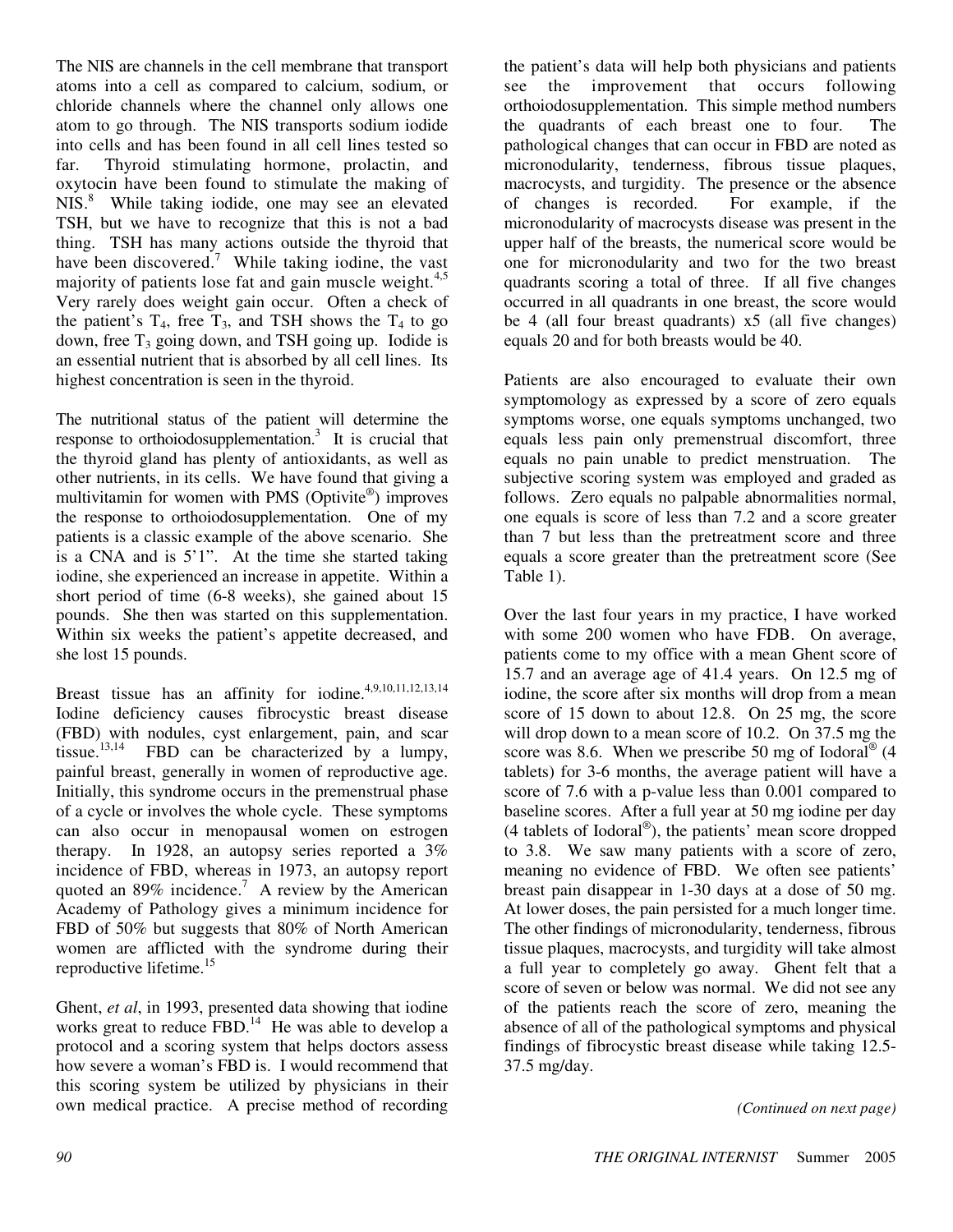| <b>Right Breast</b>                | <b>Quadrants</b> |                |   |   | <b>Score</b> | <b>Left Breast</b>                 | <b>Quadrants</b> |             |   |   | <b>Score</b> |
|------------------------------------|------------------|----------------|---|---|--------------|------------------------------------|------------------|-------------|---|---|--------------|
|                                    |                  | $\overline{2}$ | 3 | 4 |              |                                    | 1                | $\mathbf 2$ | 3 | 4 |              |
| <b>Micronodularity</b>             |                  |                |   |   |              | <b>Micronodularity</b>             |                  |             |   |   |              |
| <b>Tenderness</b>                  |                  |                |   |   |              | <b>Tenderness</b>                  |                  |             |   |   |              |
| <b>Fibrous Tissue</b><br>(Plaques) |                  |                |   |   |              | <b>Fibrous Tissue</b><br>(Plaques) |                  |             |   |   |              |
| <b>Macrocysts</b>                  |                  |                |   |   |              | <b>Macrocysts</b>                  |                  |             |   |   |              |
| <b>Turgidity</b>                   |                  |                |   |   |              | <b>Turgidity</b>                   |                  |             |   |   |              |
| <b>Total Score</b>                 |                  |                |   |   |              | <b>Total Score</b>                 |                  |             |   |   |              |

Once FBD is gone, a patient may opt to drop iodine intake to 12.5-25 mg/day. There is a chance that the cysts will return. Optimum amount for most patients with FBD is 50 mg (4 tablets) per day continued indefinitely. Monitoring the patient's serum TSH,  $T_4$ , and free  $T_3$  is done every 3-6 months. We did not see any major changes in serum  $T_4$ , TSH, and free  $T_3$  in these patients.

It was while treating a 320-pound woman with insulin dependent diabetes that we learned a valuable lesson regarding the role of iodine in hormone receptor function. This woman had come in via the emergency room with a very high random blood sugar of 1,380 mg/ dl. She was then started on insulin during her hospitalization and was instructed on the use of a home glucometer. She was to use her glucometer two times per day.

Two weeks later on her return visit for a checkup of her insulin dependent diabetes, she was informed that during her hospital physical examination she was noted to have FBD. It was recommended that she start taking 50 mg of iodine (4 tablets) at that time. One week later she called us requesting to lower the level of insulin due to having problems with hypoglycemia. She was told to continue to drop her insulin levels as long as she was experiencing hypoglycemia and to monitor her blood sugars carefully with her glucometer. Four weeks later during an office visit, her glucometer was downloaded to my office computer, which showed her to have an average random blood sugar of 98. I praised the patient

for her diligent efforts to control her diet and her good work at keeping her sugar level under control with the insulin. She then informed me that she had come off her insulin three weeks earlier and had not been taking any medications to lower her blood sugar. When asked what she felt the big change was, she said that she felt that her diabetes was under better control due to the use of iodine. Two years later and 70 pounds lighter, this patient continues to have excellent glucose control on iodine 50 mg per day.

We have since done a study of 12 diabetics, and in six cases we were able to wean all of these patients off of medications for their diabetes and were able to maintain a hemoglobin A1C of less than 5.8 with the average random blood sugar of less than 100. To date, these patients continue to have excellent control of their Type 2 diabetes. The range of daily iodine intake was from 50-100 mg/day. All diabetic patients were able to lower the total amount of medications necessary to control their diabetes. Two of the 12 patients were controlled with the use of iodine plus one medication. Two patients have control of diabetes with iodine plus two medications. One patient had control of her diabetes with three medications plus 50 mg iodine. The one insulin dependent diabetic was able to reduce the intake of Lantus insulin from 98 units to 44 units per day within a period of a few weeks.

In the Type 1 diabetics that we have been following, we have noted that if C-peptide is measurable, this would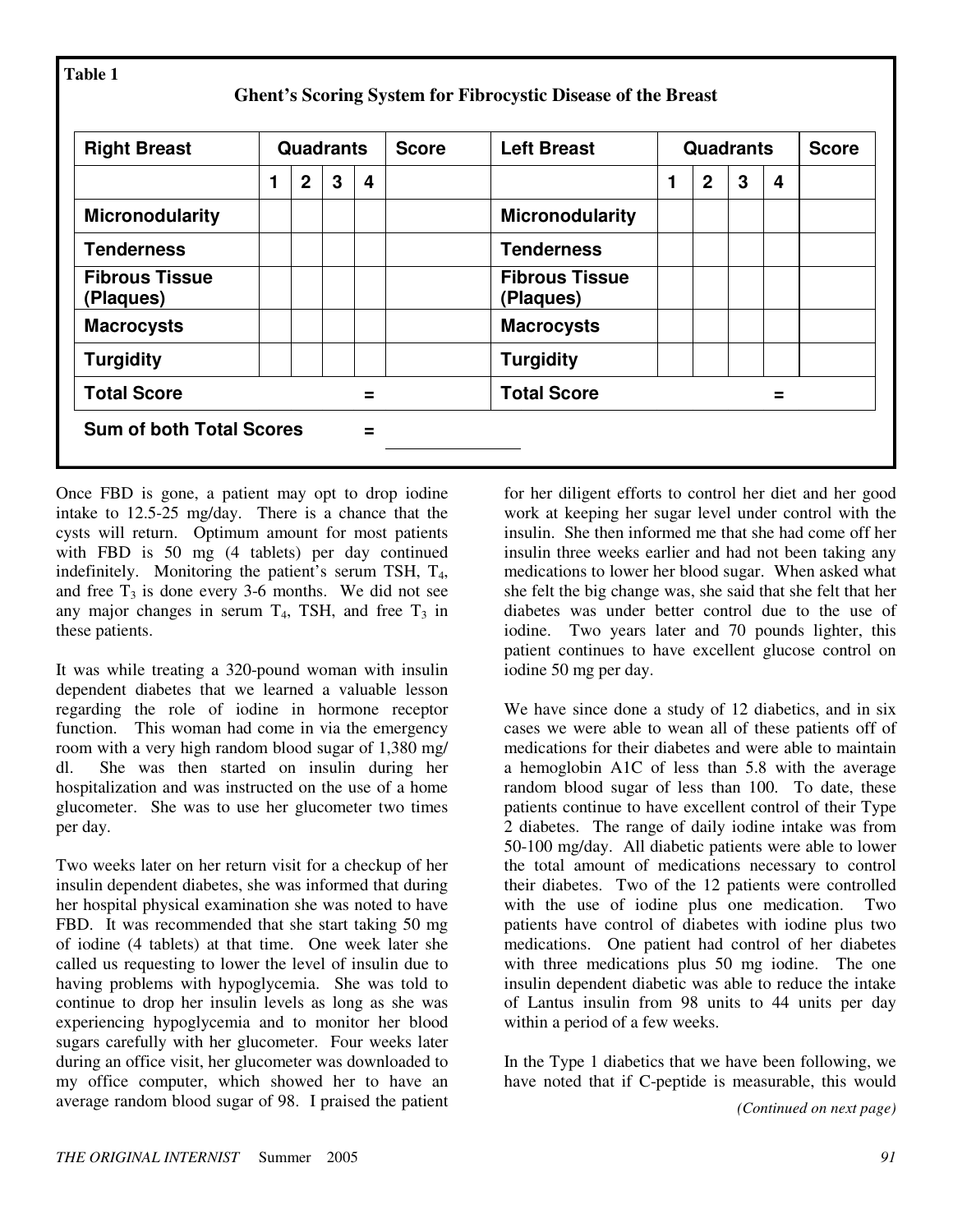suggest that the individual is making their own insulin. I have been able to help this group of patients to get off insulin or to greatly reduce the amount they need for good glucose control with Iodoral® at 4 tablets/day (50 mg). If C-peptide is absent, then we feel there is no insulin being produced, and we have not been able to help this particular group of patients to get off their insulin. We have been able to help these patients lower the total amount of insulin needed to control their glucose.

When patients take 12.5-50.0 mg/day of iodine, it seems that the body becomes increasingly more responsive to thyroid hormones.<sup>3,4,5</sup>  $T_3$  and steroid hormones show the same family of receptors as hydrophobic small molecules.<sup>16</sup> Clur<sup>17</sup> has postulated that iodization of tyrosine residues in the hydrophobic portion of these receptors normalize their response to the corresponding hormone. Optimal intake of iodine in amounts two orders of magnitude greater than iodine levels needed for goiter control may be required for iodization of these receptors.<sup>4</sup> Insulin resistance is on the increase. The insulin receptor tyrosine kinase plays a major role in signal transduction distal to the receptor as the primary event leads to subsequent phosphorylation of cytoplasmic proteins, called insulin receptors substrate proteins (IRS). The IRS proteins are cytoplasmic proteins, with multiple tyrosine phosphorylation sites,

and phosphorylation of IRS proteins has been implicated as the first post receptor step in insulin signal transmission. The IRS proteins have been referred to as the metabolic switch of the cell.<sup>18</sup>

Another organ that can concentrate iodine is the liver. An enterohepatic circulation of iodine has been reported recently.<sup>19</sup> I have one patient with liver fatty infiltration who had varicosities of the esophagus with bleeding. Once she started on iodine for FDB, we noticed that her GI bleeding stopped and the varicose veins of her stomach and esophagus disappeared.

Iodine deficiency may cause the ovaries to develop  $cysts<sub>1</sub><sup>20</sup>$  nodules, and scar tissue. At its worst, this ovarian pathology is very similar to that of polycystic ovarian syndrome (PCOS). As of the writing of this article, I have five PCOS patients. The patients have successfully been brought under control with the use of 50 mg of iodine per day. For these patients that means that the cysts are gone, periods are every 28 days, and type 2 diabetes mellitus is under control.

Ideally, all patients should have an iodine loading test prior to orthoiodosupplementation. This test is administered by giving 50 mg of iodine after discard of the first morning void. All urine is collected for the next *(Continued on next page)* 

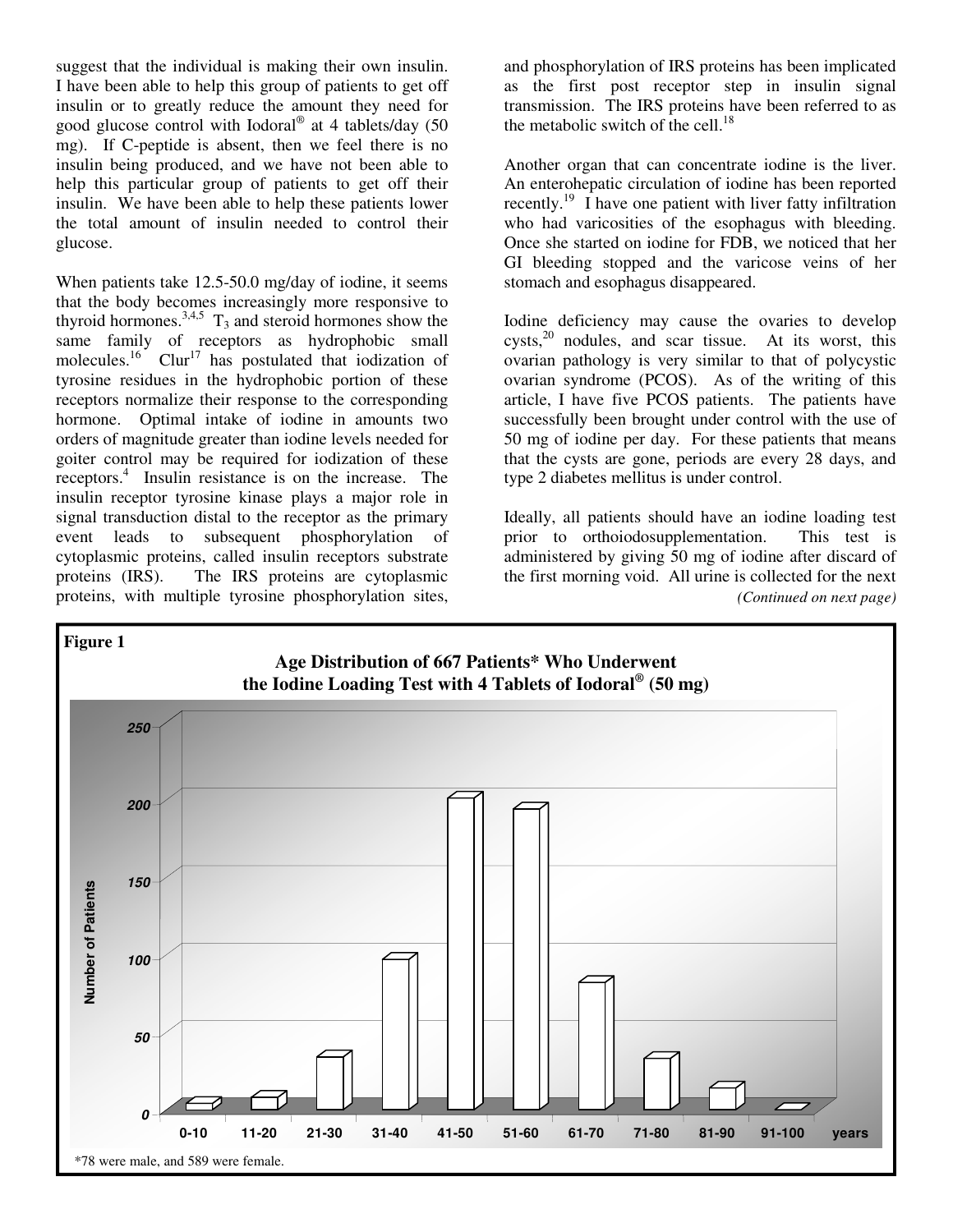

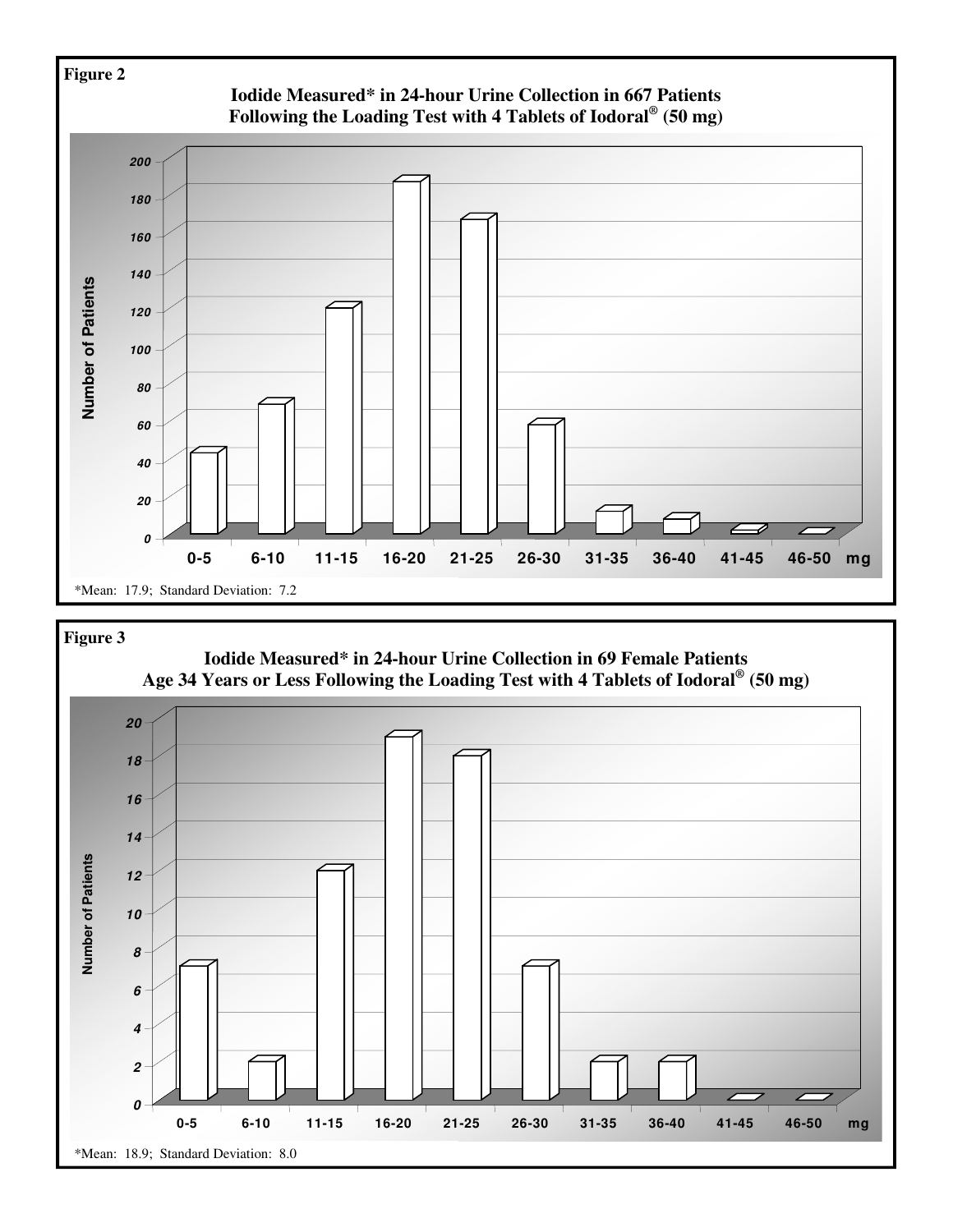

24 hours including the first morning urine void the next day. The urine sample is then sent to my laboratory, FFP Laboratory for testing.<sup>21</sup> The lab is a CLIA approved, high complexity testing laboratory in the state of North Carolina. The testing that is done is using the method as described in previous articles. $19$  To date we have done over 3,000 loading tests. Iodine therapy is then instituted using 50 mg/day. The body becomes iodine sufficient in about three months. Please be aware of the difference between micrograms (µg) and milligrams (mg). One milligram is equal to 1,000 micrograms. The majority of the loading tests that are performed at FFP Lab are on women ages 31-70 years old. In 667 patients analyzed, the mean level of excretion was about 18 mg for all age groups. No patient was considered to have whole body sufficiency prior to orthoiodosupplementation. The mean excretion drops as the population gets older (See Figures 1-6). This suggests that of a total 50 mg of iodine given, the patients on the average retained a mean of 32 mg in their body on the first go around.

We have received many comments over the last two years. *(Continued on next page)* 

Following orthoiodosupplementation, patients have described vivid dreams, dissipated depression, no more cold extremities, more energy, and less fatigue. Patients have noticed an overall feeling of well-being, and some have lost weight. One patient, after taking four pills of iodine, lost eight pounds of fluid weight in 24 hours. We have had patients note better bowel function. Patients who have been constipated for over 10 years now note daily bowel movements. We have also had patients describe relief from leg cramps at night. In less than 1% of all the patients treated with I, we have seen an allergic reaction. More often than not, the allergic reaction is hives. After treating over 1,000 patients with iodine, I have at no time seen the Wolff-Chaikoff effect.

Iodine induces apoptosis and inhibits cells from forming cancer. The absence of iodine in the thyroid causes goiter. $3,4$  Goiter is associated with breast cancer, stomach cancer, esophageal cancer, ovarian cancer, and endometrial cancer.<sup>22,23,24</sup> It is felt by many researchers that the absence of iodine is a promoter of cancer. I feel that those patients with the lowest excretion rates and the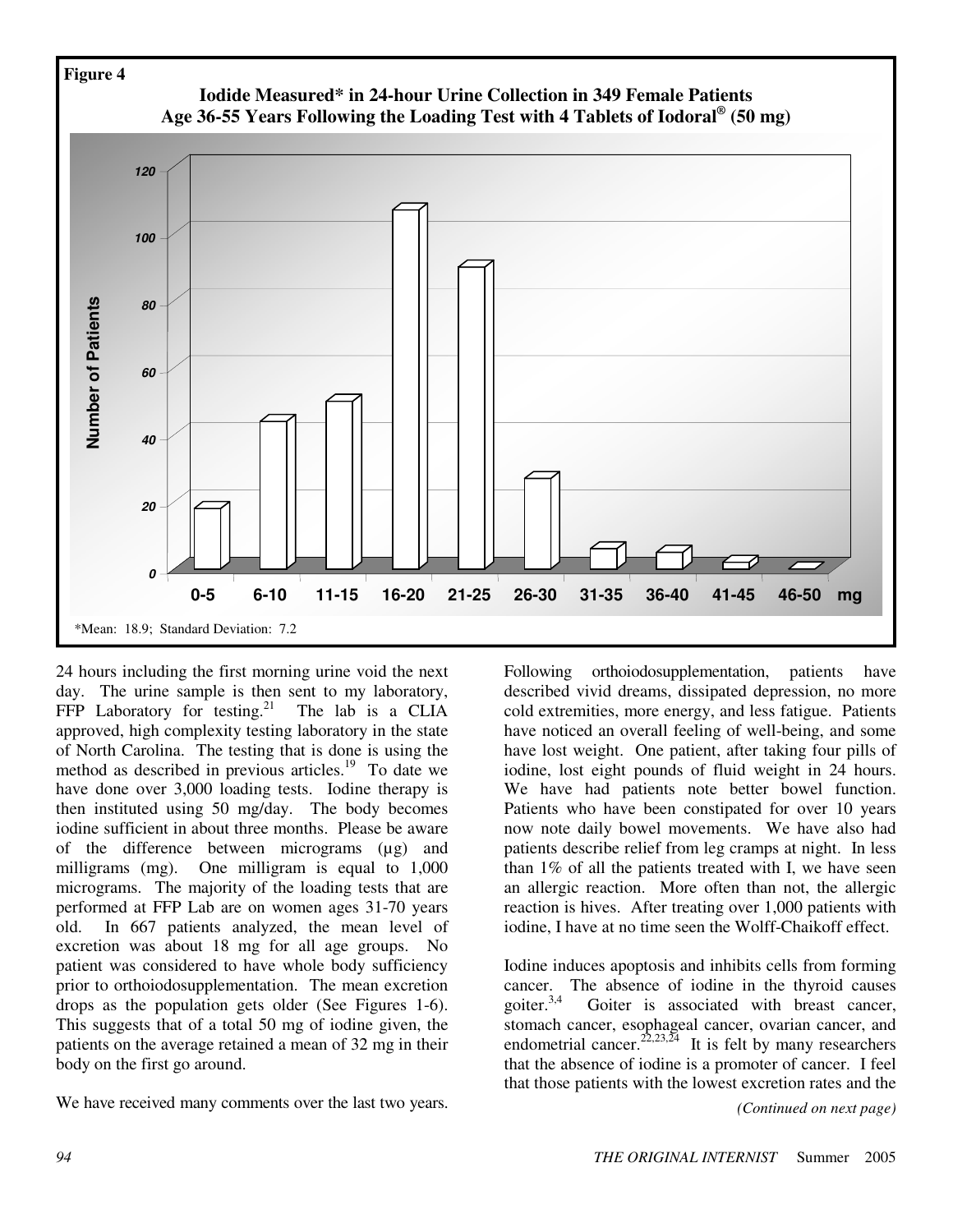highest absorption of iodine on the iodine loading test are the ones with the highest risk for development of cancer. From literally hundreds of phone interviews with patients over the last two years, the levels of iodine excretion that seem to raise the highest alarm are those in which the excretion is somewhere around 10 mg or less per 24 hours in patients age 35 and up. My observations at this point show that there is a definite increase in the incidence of breast cancer, stomach cancer, ovarian cancer, or thyroid cancer. If a patient has the iodine loading test and has an iodine excretion of 10 mg or less in a 24-hour period, I initiate a cancer workup. In 1976, a *JAMA* article showed that 6% of the female population was at risk for breast cancer.<sup>25</sup> Women who received thyroid supplementation doubled their risk of breast cancer to 12%. The age groups we used to separate the patients in Figures 1-6 were based on this article. As women get older, the risk of breast cancer increases. In Figures 2-6 the iodine/iodide loading test shows that the older the women are, the lower the rate of iodine excretion.

## **About the Author**

*Jorge D. Flechas, MD MPH, is the medical director of* 

*Flechas Family Practice in Hendersonville, North Carolina, specializing in hormonal therapy for treatment of fibromyalgia and chronic fatigue and immune dysfunction syndrome (CFIDS) since the late 1980s. He also specializes in iodine therapy for hypothyroidism and fibrocystic breast disease.* 

## **REFERENCES**

Shomon MJ. "Epilogue: Critical Hypothyroidism Issues for the Twenty-First Century." In: *Living Well With Hypothyroidism*. Quill, New York, 2000; 251-276.

Hollowell JG, Staehling NW, Hannon WH, *et al*. "Iodine nutrition in the United States. Trends and public health implications: Iodine excretion data from national health and nutrition examination surveys I and III (1971-1974 and 1988-1994)." *J of Clin Endocr & Metab*, 1998; 83:3401-3408.

Abraham GE. "The safe and effective implementation of orthoiodosupplementation in medical practice." *The Original Internist*, 2004; 11(1):17-36.

Abraham GE, Flechas JD, and Hakala JC. "Orthoiodosupplementation: Iodine sufficiency of the whole human body." *The Original Internist*, 2002; 9(4):30-41.

Abraham GE. "The Concept of orthoiodosupplementation and its clinical implications." *The Original Internist*, 2004; 11(2):29-38.

Abraham GE, Flechas JD, and Hakala JC. "Optimum levels of iodine for greatest mental and physical health." *The Original Internist*, 2002; 9(3):5-20.

*(Continued on next page)*